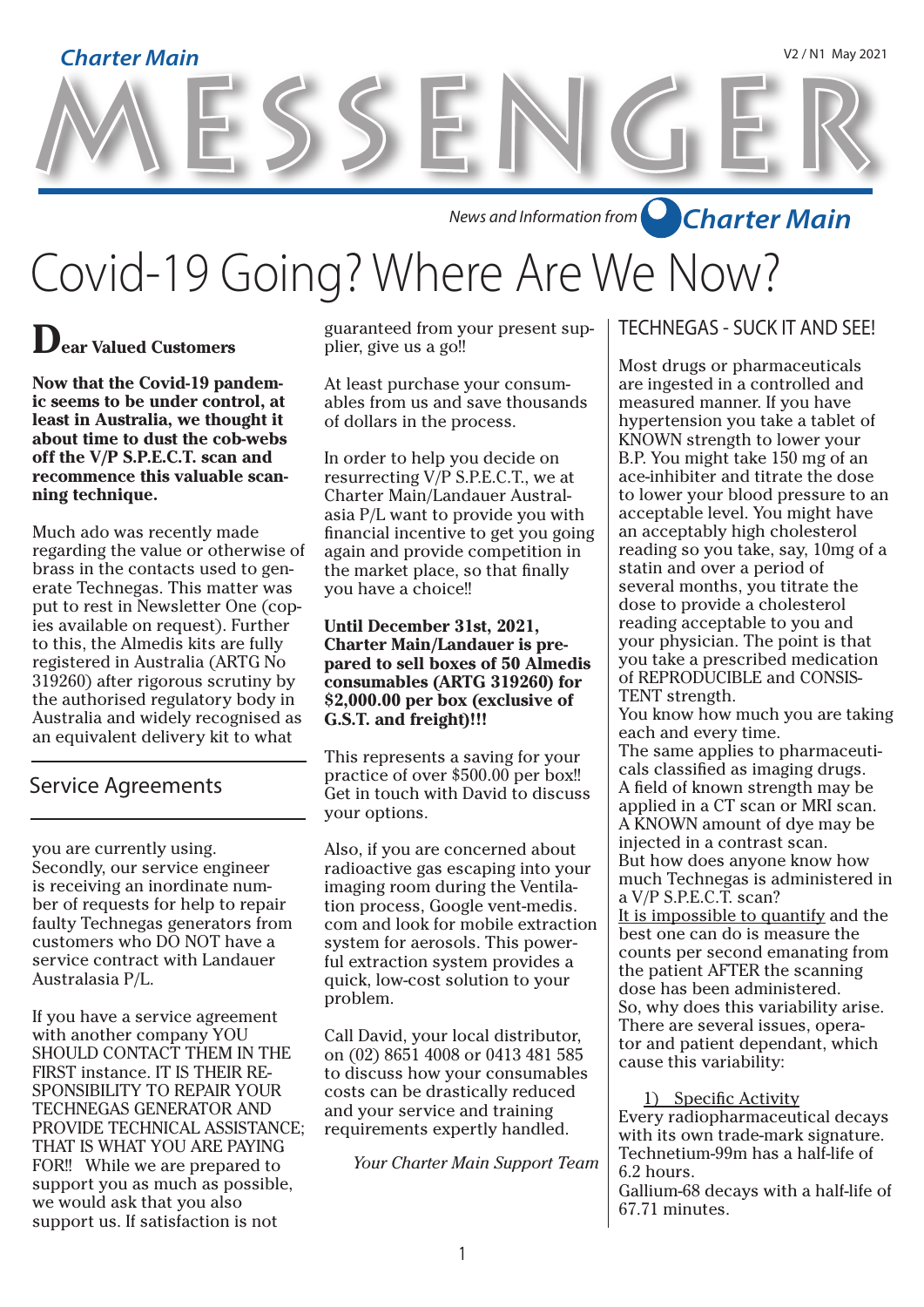Gallium-67 has a half-life of 78.3 hours.

Technetium-99 decays with a halflife of 211,000 years! So, 0.13 µl of a very high specific activity Technetium-99m solution will deliver a totally different amount of Technetium-99m to that delivered by 0.13 µl of a dilute solution. Whether this occurs when a Technetium-99m generator is milked or upon receipt of instant Technetium-99m from a radiopharmacy, IT IS IMPOSSIBLE to deliver a reproducible and consistent amount of Technetium-99m EACH AND EVERY TIME.

2) Operator variability Added to this is the fact that each technologist delivers a different volume of solution when they put eluate into the crucible. Remember, we are injecting APPROX-IMATELY 0.13 µl (a very small amount) of a solution of variable specific activity each time we are producing Technegas!!! The aim is to have approximately 700 MBq in the crucible. 0.13 µl does NOT necessarily deliver 700 MBq of Technetium-99m as the time of day, delivery volumes, etc. play a significant part in the process.

3) The Breathing Patient. Perhaps the greatest variability in the whole process is the patient themselves!

The physiology of people is as diverse as the number of people walking the planet. For instance, approximately 1% of the population has dextrocardia situs inversus!

Then, people undergoing a V/P scan react to the procedure in various ways. Some remain calm throughout, breathe as directed, sit motionless during the scan and have no difficulties at all. Others panic at the sight of the equipment in the procedure room, hyperventilate, twitch uncontrollably on the scanning bed, cannot breathe and provide a poor scan. Their breathing is normally shallow and frequent, they do not breathe the Technegas deep into the alveoli of the lung and the result is poor counts and poor image quality.

4) Molybedum-99/Technetium-99m generators.

The Molybdenum-99/Technetium-99m generators deliver a nominal quantity of radioactive Technetium-99m to nuclear medicine departments and radiopharmacies. However, a Mo-99/Tc-99m generator does not deliver an exact amount of radioactivity and may only be accurate to +/- 10%. Additionally, when dispensing the radioactive eluate, the amount dispensed is only as accurate as the individual doing the dispensing and almost always varies wildly. Nuclear medicine departments then attempt to dispense a Technetium-99m dose designed to give the counts required by the protocol of each individual department. Some departments like to see 2,000 counts per second under the gamma camera, some departments believe that 1,000 counts per second is sufficient while others accept that on low-activity days the amount available may be as low as 600 to 800 counts per second. The point, once again, is the serendipitous nature of administering Technetium-99m to produce Technegas.

5) Technegas generator settings and variability And finally, there's the Technegas generator itself.

#### *Every generator is different!!*

There is variability in the production of Technegas dependent upon:

- a) the simmer temperature
- b) the burn temperature
- c) quality of the contacts and when these were last changed
- d) alcohol or lack thereof in the crucible
- e) length of time sitting in the generator before adminis tration
- f) cleanliness of the generator
- g) proper maintenance and calibration of the generator
- For example, if the simmer temperature is not set correctly and not completely drying out the crucible before the burn cycle, the remaining liquid will be instantly boiled when the burn starts and be blown out of the crucible thereby

reducing the Technegas yield and producing pertechnetate with consequent thyroid uptake.

All of these factors contribute to the production of Technegas which is in no way REPRODUCIBLE or CONSISTENT!

So, at best, the Technegas generator is a suck it and see device!!

A patient sucks on a disposable consumable, takes several breaths to obtain a count rate according to the hospital's adopted V/P S.P.E.C.T. protocol and in essence has no idea how much of the product has been ingested owing to decay, production and manufacturing and patient variances!!

Until the Technegas is in the patient's lung and the count rate established under the gamma camera, you don't know how much Technegas has been administered!!

#### **PROPER DISPOSAL OF TECHNEGAS AND TECHNEGASPLUS GENERATORS.**

Technegas generators have a defined life-cycle. The generators are extremely reliable and with proper maintenance, servicing and attention to optimal calibration, this life-cycle may extend to several decades. When they need replacing: IT IS NOT JUST A SIMPLE CASE OF TAKING THEM TO THE TIP. Such inconsiderate actions point to either a total misunderstanding of the product and its potential hazards or scant regard for other people's health.

Tc-99 (ground-state Technetium), produced with EACH Technegas generation, has a half-life of 211,000 years and may pose a radiation hazard to unsuspecting individuals. THE GENERATORS MUST BE PRO-FESSIONALLY DECOMMISSIONED AND APPROPRIATELY DISPOSED OF!!

We believe that it is incumbent on people who become aware of circumstances that could cause the POTENTIAL for adverse health outcomes to disclose this information as a "duty of care" issue.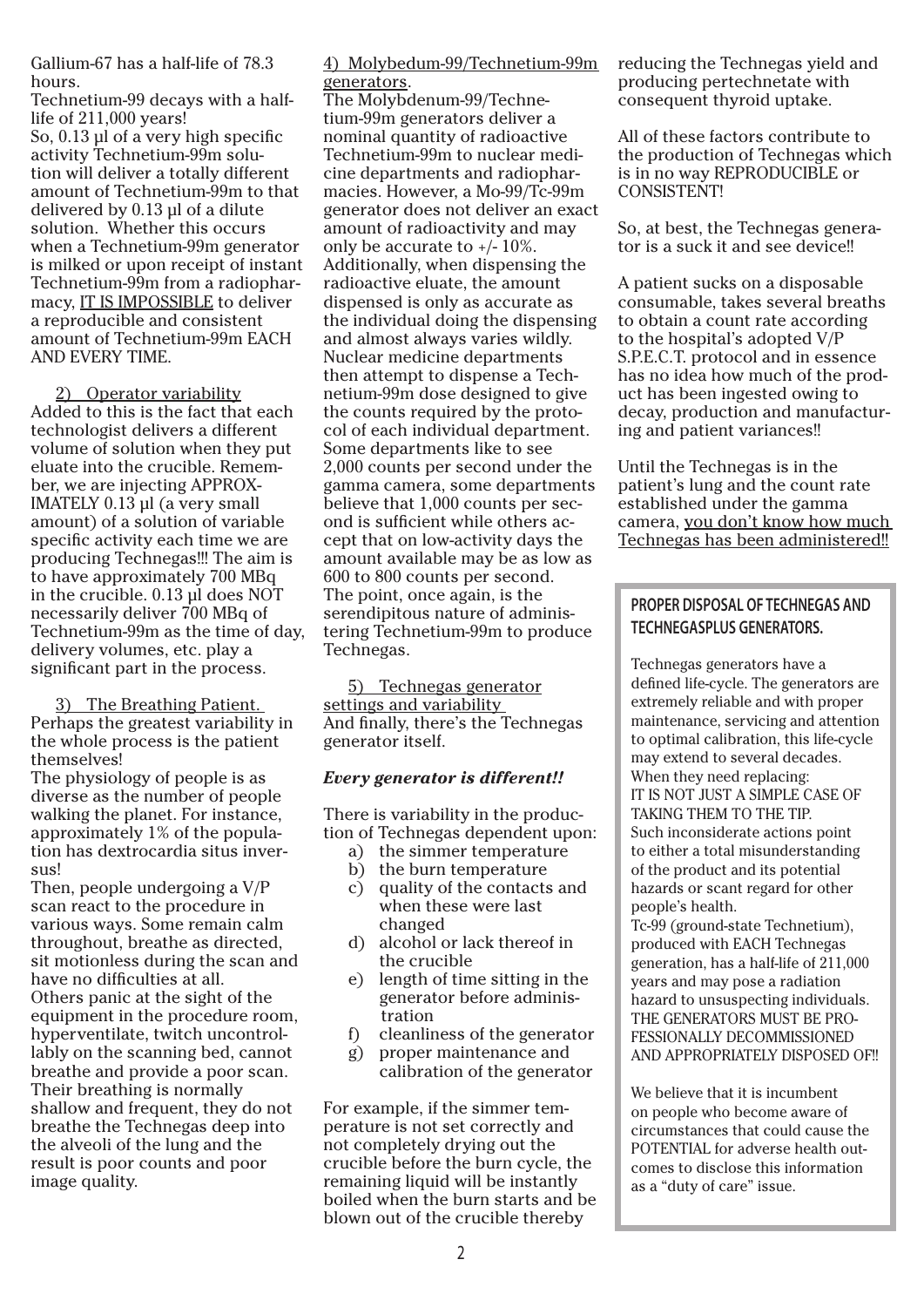## Mobile extraction system for aerosols and pseudo gas

With the mobile extraction system vent-medis offers you an ideal additional device to increase safety in lung ventilation with active aerosols and quasi gases. The mobile device is easy to handle, easy to operate and requires only little space (footprint  $40 \times 50$  cm).

With this system you can achieve additional safety when using aerosols and quasi gases. The unit sucks in and filters the ambient air around the patient's head. If aerosol / gas escape due to a patient error during exhalation or a sudden cough, it can be sucked off and thus room air contamination can be greatly reduced.

The filter unit in the device is specially designed for technetium graphite particles and contains a powerful dual filter system consisting of a pre-filter and a high-performance ULPA-class HEPA filter. (ULPA filter = Ultra Low Penetration Air Filter).



The control of the device is equipped with a digital full-text control panel with speed control, filter monitoring and operating hours counter.

The swivel arm has a pipe diameter of 7.5 cm and a reach of 85 cm. The round, transparent dome hood has a patient-friendly and even recommended diameter of 50 cm.

The housing is made of sturdy sheet steel and runs on smooth-running double castors. It has a wide handle on the top and a large cable holder with combined wall impact protection on the rear side.

Technical data of the filter system: Flow rate: ca. 550 m3 / h Pressure difference: 2600 Pa Motor rated power: 360 W Speed: max. 5800 rpm Rated voltage: 230 V, 50 Hz Current consumption: 1,6 A Dimension WxDxH: 40 x 57 x 76 cm Weight: about 50 kg

### A NOTE OF CAUTION CLEANING TECHNEGAS GENERATORS

#### **Caution needs to exercised when cleaning Technegas generators.**

During the manufacturing of Technegas and its decay, Technetium-99m, with a half-life of 6 hours decays to Technetium-99 (ground-state Technetium) which has a half-life of 211,000 years!!

To all intents and purposes, Technetium-99 is produced in such miniscule quantities and patient exposure so limited that it is not a health problem for the patient.

BUT

Service engineers constantly cleaning and calibrating generators during an average working day, may come into contact with much more Technetium-99 than most people having a nuclear medicine scan. In addition, many years of performing this task also has the potential to result in accumulated exposure to this

ground-state, long-lived isotope. The ground-state Technetium-99 may be inspired or enter the body of the unsuspecting through the skin. Once in the body the Technetium-99 is there for an awfully long time!!!

Nuclear medicine technologists, service engineers and people who clean the Technegas generators in the mornings emptying out the ash trays are ALWAYS advised to wear gloves. We have all seen instances where this procedure is not followed to the letter and the ash tray is emptied without wearing disposable gloves. The thinking here is that after 24 hours, Technetium-99m has decayed to very low levels. While this may be true, ground-state Technetium-99 is present and this beta-emitter may result in radiation-related illnesses. Being fully aware of this potential issue, we believe that it is our duty of care to advise all involved in the daily use of Technegas generators to wear appropriate gloves that reach at least to the mid-elbow and NOT to expose any part of their skin to the inside of the chamber, whether the Technegas generator has been recently used or not.

Please observe good working practice at all times.